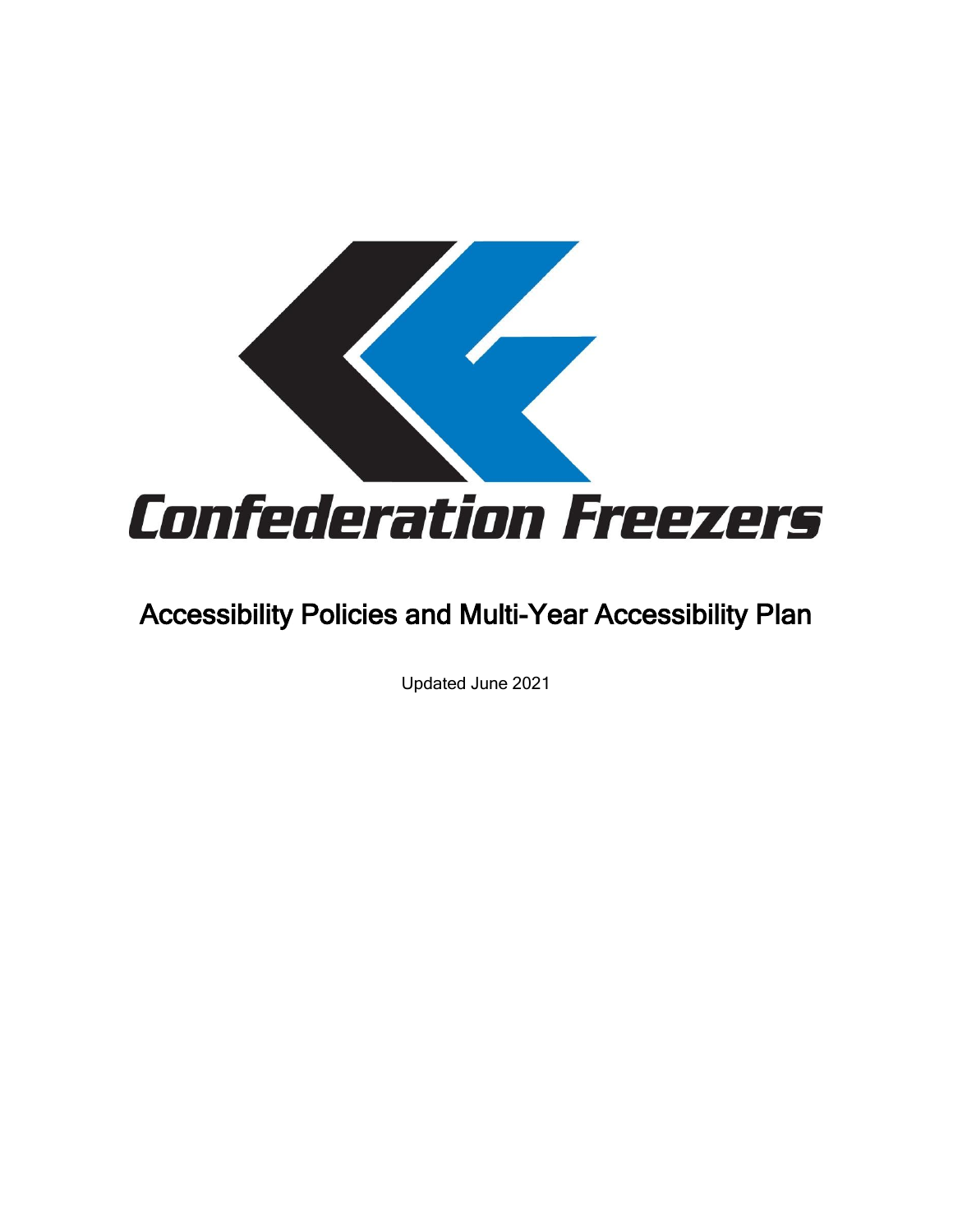# **Table of Contents**

|  | 1.  |                                                                    |  |
|--|-----|--------------------------------------------------------------------|--|
|  | 2.  |                                                                    |  |
|  | 3.  | Accessible Emergency Information and Workplace Emergency Response4 |  |
|  | 4.  |                                                                    |  |
|  | 5.  |                                                                    |  |
|  | 6.  |                                                                    |  |
|  | 7.  |                                                                    |  |
|  | 8.  |                                                                    |  |
|  | 9.  |                                                                    |  |
|  | 10. | Individual Employee Accommodation Plan and Return to Work Policy 5 |  |
|  | 11. |                                                                    |  |
|  | 12. |                                                                    |  |
|  | 13. |                                                                    |  |
|  | 14. |                                                                    |  |
|  | 15. |                                                                    |  |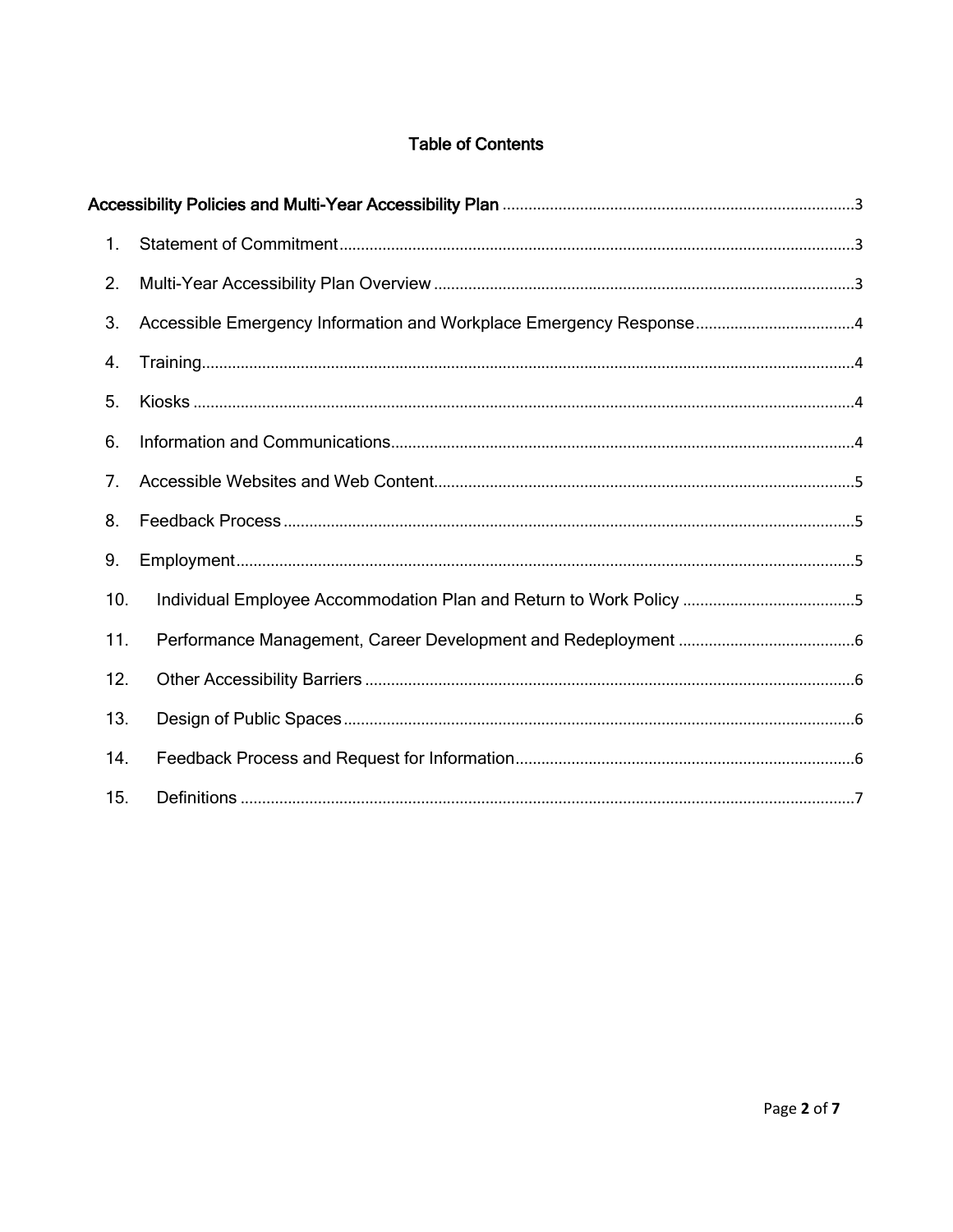## Accessibility Policies and Multi-Year Accessibility Plan

<span id="page-2-0"></span>Confederation Freezers is committed to working towards full compliance with current standards of the Integrated Accessibility Standards Regulation (IASR) Ontario Regulation 191/11 under the Accessibility for Ontarians with Disabilities Act, 2005 (AODA).

Confederation Freezers' Multi-Year Accessibility Plan outlines the policies, achievements, and initiatives that Confederation Freezers has taken and the work underway to improve opportunities for people with disabilities.

#### <span id="page-2-1"></span>1. Statement of Commitment

Confederation Freezers is committed to ensuring equal access and participation for people with disabilities. As an organization, we respect and uphold the requirements set forth under the Accessibility for Ontarians with Disabilities Act, 2005, and its associated regulations. We will strive to meet the needs of individuals with disabilities in a timely manner and in a way that allows them to maintain their dignity, independence, and integration.

Providing an accessible and barrier-free environment is a shared effort, and we are committed as an organization to working with the necessary parties to make accessibility for all a reality.

#### <span id="page-2-2"></span>2. Multi-Year Accessibility Plan Overview

Confederation Freezers has developed a foundation of accessibility planning in order to remove barriers and ensure real and effective change for people with disabilities and is eager to carry this commitment forward with the implementation of our Multi-Year Accessibility Plan.

Our Multi-Year Accessibility Plan provides the opportunity to demonstrate our current achievements and establish an implementation framework and future priority initiatives. Objectives identified within the Plan are both long-term and short-term, many are ongoing actions or could require implementation over several years. The plan is available on the external website, and will be provided in an accessible format, upon request. Regular monitoring is necessary to ensure that initiatives are included in the Plan and that progress is identified. The Multi-Year Accessibility Plan's progress will be reviewed and reported every 3 years and a comprehensive review will be conducted every five years.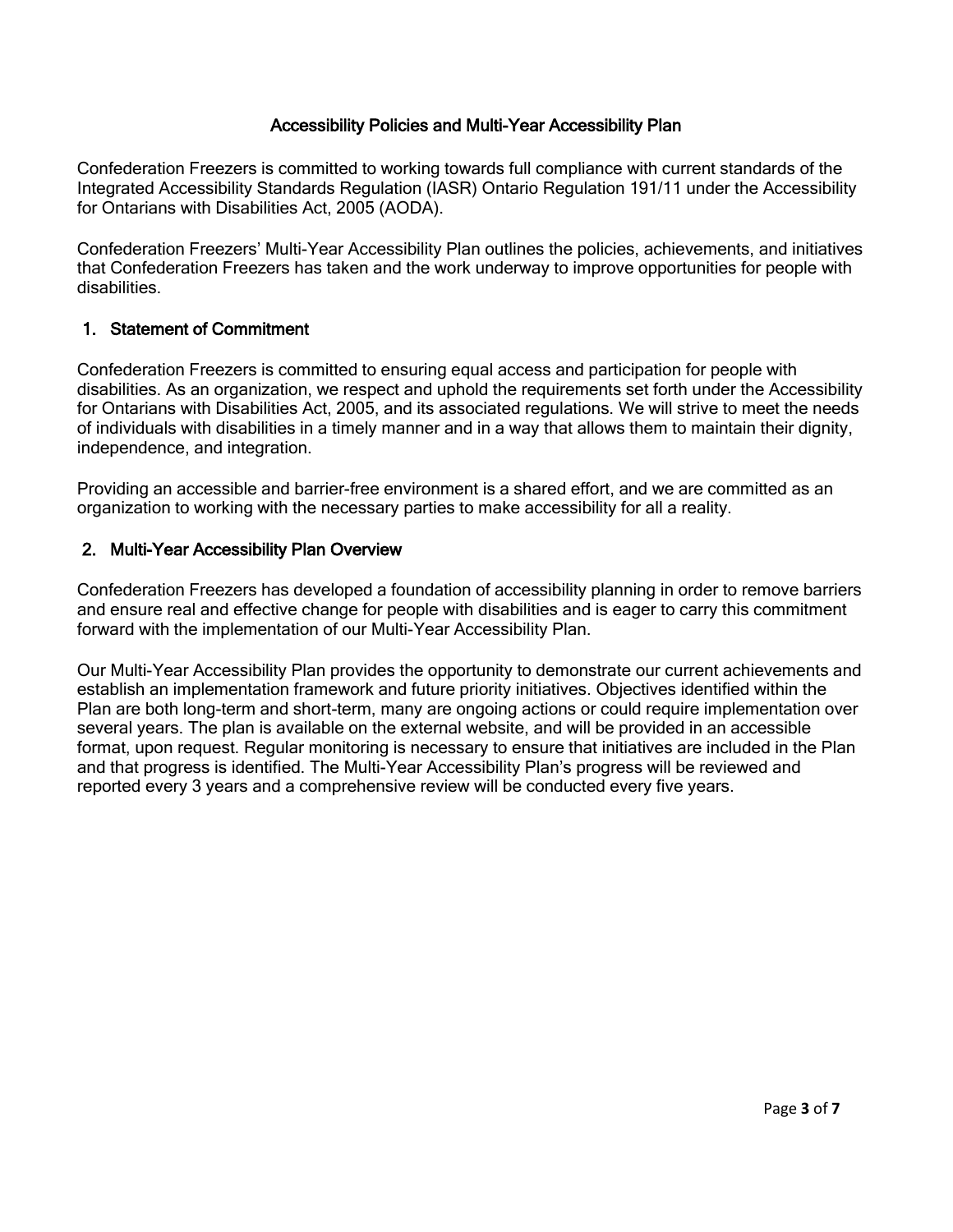# <span id="page-3-0"></span>3. Accessible Emergency Information and Workplace Emergency Response

Confederation Freezers is committed to providing our customers and our employees with publicly available emergency information in accessible formats upon request.

Upon request, Human Resources/Management will work together with the employee to develop an individualized emergency response information/plan that will meet their needs in an emergency situation.

The individualized workplace emergency response information will be reviewed when:

- the employee moves to a different location within the Company;
- the employee's overall accommodation needs or plans are reviewed.

A standard template document will be used to develop individual workplace emergency response plan taking into consideration individual accommodation needs.

Confederation Freezers will review and revise general emergency response policies where applicable.

# <span id="page-3-1"></span>4. Training

Confederation Freezers will provide training to all Ontario employees/interns/consultants/volunteers on the Ontario's accessibility laws and on the Human Rights Code as it relates to persons with disabilities. Training will be provided in a way that best suits the duties, the format, and the needs of individuals. The training will also be provided to every employee who participates in developing Confederation Freezers' policies.

Confederation Freezers has taken the following steps to ensure

employees/interns/consultants/volunteers are to be provided with the training needed to meet current standards and legislation:

- Provide education or training resources in an accessible format that takes into account the accessibility needs of a person with disability.
- Provide training to all new employees within 6 months of hire.
- Keep and maintain a database of the training participant's and dates of completion.

## <span id="page-3-2"></span>5. Kiosks

Confederation Freezers does not own self-service kiosks. If self-service kiosks are to be added in the future, we will incorporate accessibility features when designing, procuring or acquiring self-service kiosks.

# <span id="page-3-3"></span>6. Information and Communications

Confederation Freezers is committed to meeting the communication needs of persons with disabilities. We will consult with persons with disabilities to determine their information and communication needs and accommodate where possible.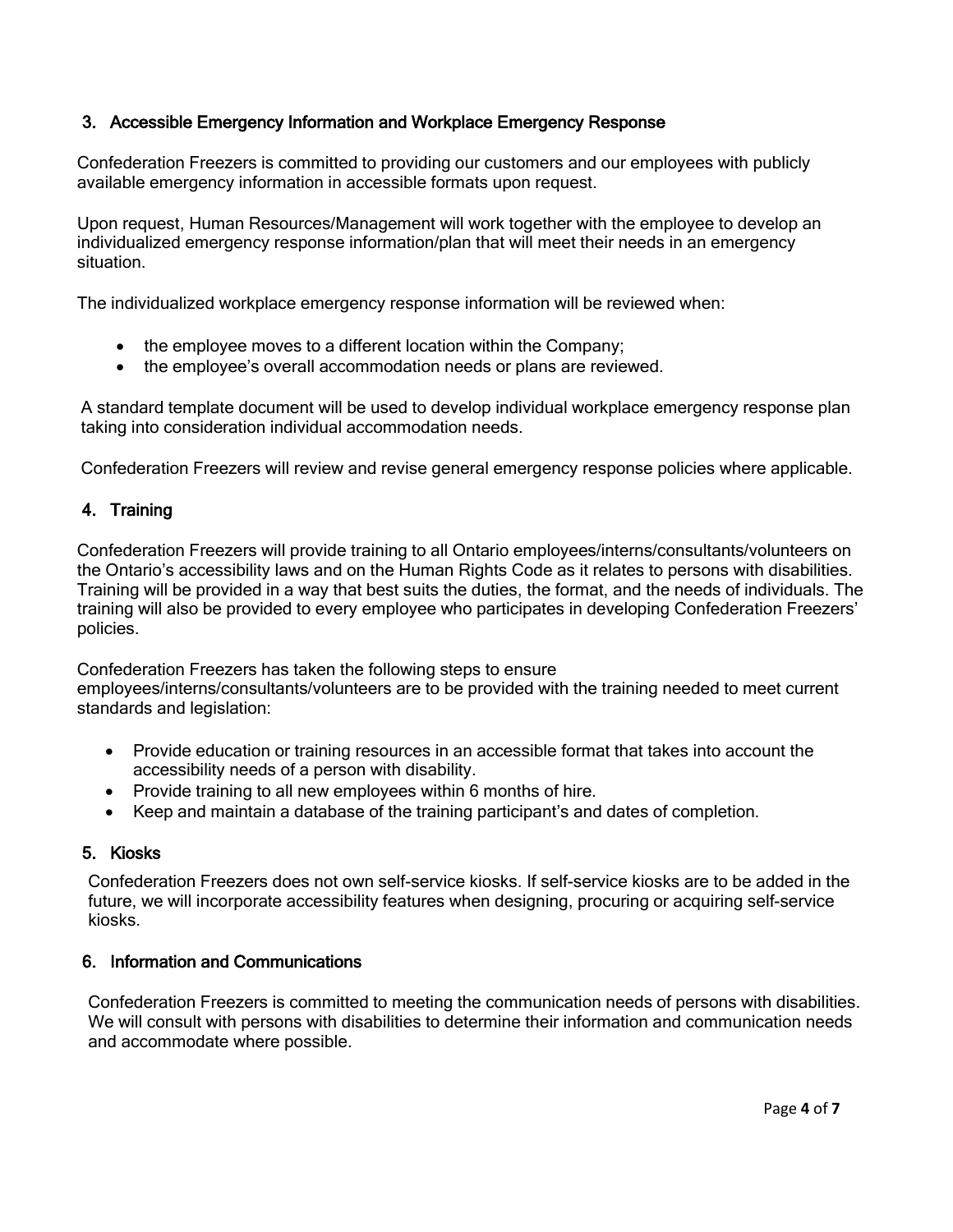Confederation Freezers has taken the following steps to ensure that all publicly available information in Ontario is made accessible upon request:

- AODA statement of commitment sign has been posted at the front lobby of Confederation Freezers' Corporate Office.
- AODA- Customer Service Standards Policy is made available in large font upon request from Management.
- Provide information and communications in accessible formats and with communication supports to people with disabilities upon request. This will be provided in a timely manner and at a cost that is no more than the regular cost charged to other people.
- Continued implementation of a communication campaign to increase awareness of accessibility issues and to inform employees about issues related to persons with disabilities.

# <span id="page-4-0"></span>7. Accessible Websites and Web Content

Confederation Freezers is working closely with the Information Technology team and external vendors to ensure that our websites and content conform to the Web Content Accessibility Guidelines (WCAG) 2.0 Level AA Standards by June 30, 2021.

# <span id="page-4-1"></span>8. Feedback Process

Confederation Freezers has established a feedback process that is accessible. Alternative formats are also available such as the telephone, mail, and in-person upon request. We review opportunities to increase feedback and engagement with persons with disabilities.

We continue to respond in a timely manner to all accessibility related feedback and/or concerns in the requested format.

## <span id="page-4-2"></span>9. Employment

Confederation Freezers is committed to fair and accessible employment practices.

Confederation Freezers has taken the following steps to notify the public and our employees that we will accommodate people with disabilities during the recruitment and assessment process and when candidates are hired:

- Review and revise policy and work processes for recruitment, screening and selection process, to provide accommodations.
- Include a statement on our job posting that persons with disabilities will be accommodated throughout the recruitment and selection process and for the duration of their employment with Confederation Freezers.
- Successful candidates will be notified of our policies for accommodating employees with disability when the offer of employment is made.

# <span id="page-4-3"></span>10. Individual Employee Accommodation Plan and Return to Work Policy

Confederation Freezers has established and implemented a Return to Work Policy and a Procedure for developing individual accommodation plans for employees that have been absent due to a disability.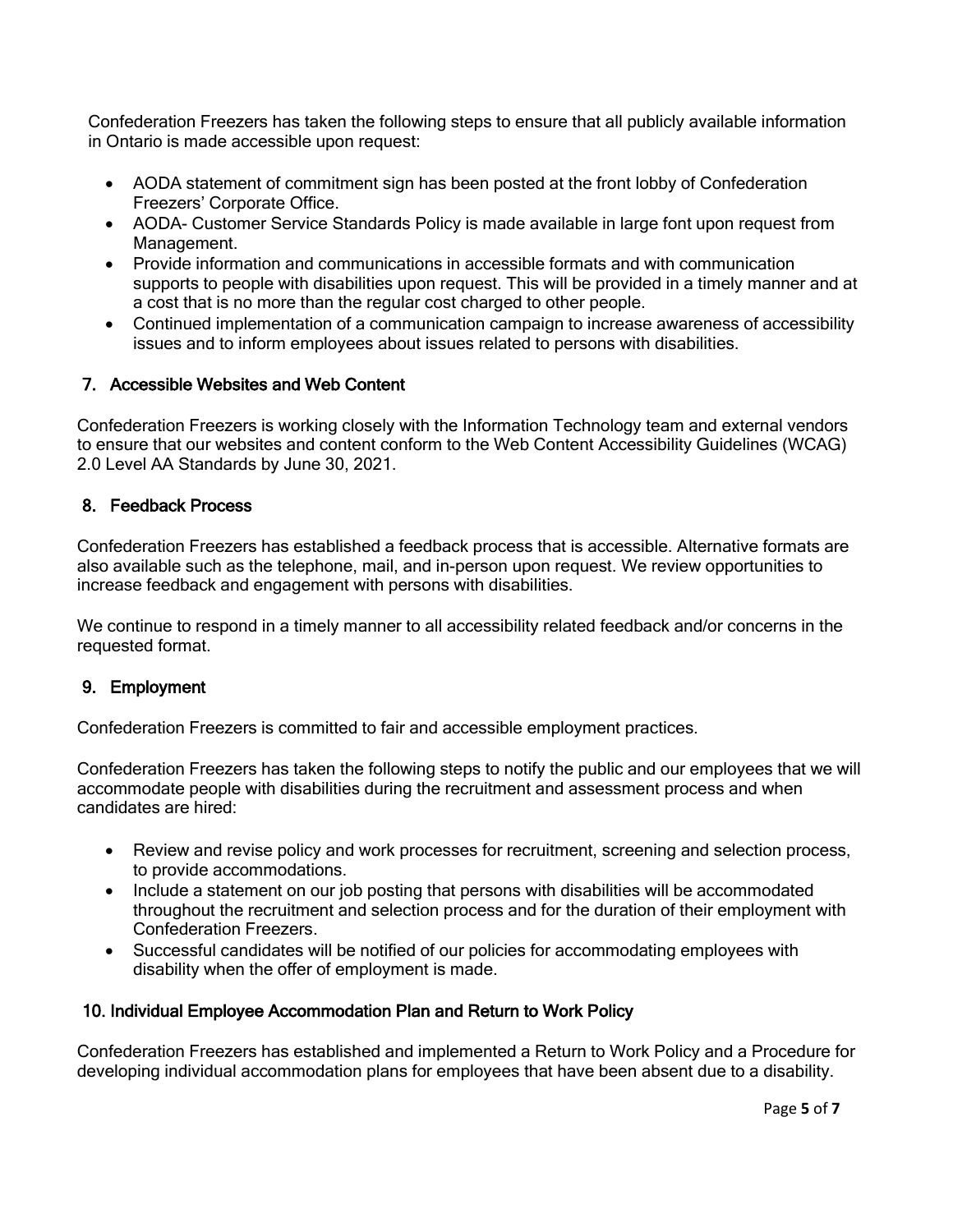The following steps have been taken:

- Reviewed and revised Return to Work policy and process with related applicable accommodations in place.
- Developed a standard template for the development of Individual Accommodation Plan and Return to Work Plan.
- Training made available for HR staff on the changes to the policy and process.
- Communicate Return to Work Policy and procedures to employees on an as needed basis.

# <span id="page-5-0"></span>11. Performance Management, Career Development and Redeployment

The accessibility needs of our employees with disabilities are taken into account for our performance management, career development and redeployment processes.

An individual accommodation plan is made available for employees with disabilities upon request.

# <span id="page-5-1"></span>12. Other Accessibility Barriers

Confederation Freezers has taken the following steps to prevent and remove other accessibility barriers identified by taking the following measures:

- Installing an elevator in our corporate office to allow access to the second floor for individuals with disabilities
- Continue to remove attitudinal barriers based on continued education and promotion of inclusive work environment.
- Address any instances where a barrier might exist and determine a course of action to remove the barrier in a timely manner.

## <span id="page-5-2"></span>13. Design of Public Spaces

Confederation Freezers does not design public spaces. If that is to change in the future, we will meet the Accessibility Standards when building or making major modifications to public spaces in Ontario.

In the event of a service disruption to the accessible parts of public spaces, we will notify the public of the service disruption and alternatives available.

## <span id="page-5-3"></span>14. Feedback Process and Request for Information

Any individual who requires additional information regarding Confederation Freezers' Accessibility Policies and/or our Multi-Year Accessibility Plan can do so in person, by e-mail, or in writing or by any other means, as required. Accessible formats of our Accessibility Policies and our Multi-Year Accessibility Plan will be made available free upon request. Confederation Freezers commits to responding to all requests for information in a timely manner.